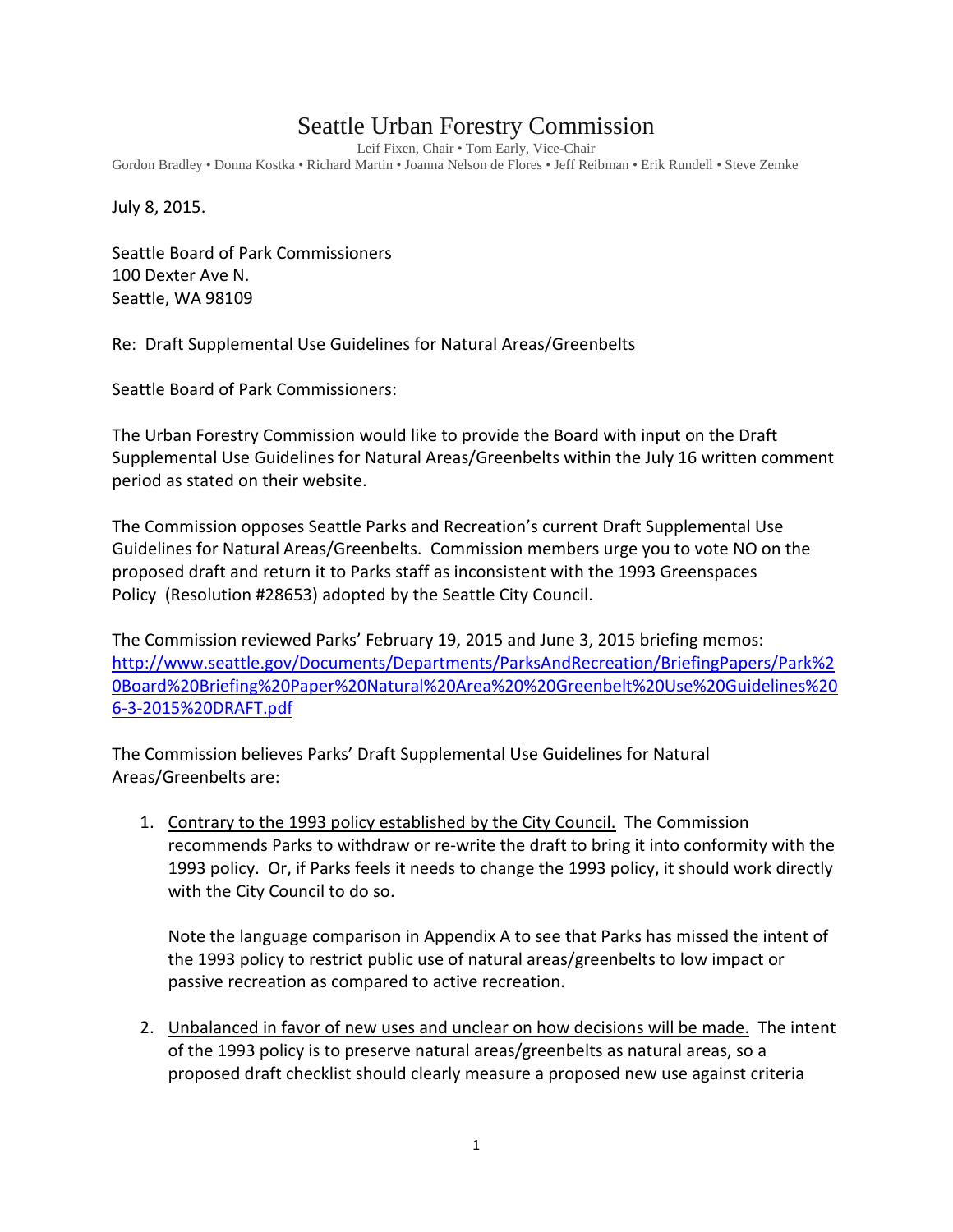which are aligned with the 1993 policy. The new uses might even require Seattle City Council action.

Note the Commission's suggestions in Appendix B on how the Draft Supplemental Use Guidelines for Natural Areas/Greenbelts might be brought into conformity with the 1993 policy.

The Commission recognizes the potential benefits of allowing additional uses to build constituencies for the protection and preservation of natural areas, so long as the new uses are consistent with existing City Council approved policy for natural areas/greenbelts uses, and clear, specific criteria for evaluating new uses in effect.

The Commission believes additional time will be needed for the public, the Seattle City Council, the Board of Park Commissioners, the Urban Forestry Commission, and Seattle Parks and Recreation, to resolve this issue. The Commission recommends that sufficient time be taken to fully examine the impacts and benefits of new uses. Parks' trees, vegetation, and wildlife in our natural areas and greenbelts are a huge part of the City's urban forest. They are a scarce commodity in urban areas – worth preserving for current and future generations.

Thank you for the opportunity to comment.

Sincerely,

Dord

Leif Fixen, Chair **Donna Kostka** 

Donna Kortha

cc: Mayor Edward B. Murray, Council President Burgess, Councilmember Bagshaw, Councilmember Godden, Councilmember Harrell, Councilmember Licata, Councilmember Okamoto, Councilmember Rasmussen, Councilmember O'Brien, Councilmember Sawant, Jessica Finn Coven, Jesús Aguirre, Christopher Williams, Dan Johnson, Susanne Rockwell, Eric McConaghy.

> Sandra Pinto de Bader, Urban Forestry Commission Coordinator City of Seattle, Office of Sustainability & Environment PO Box 94729 Seattle, WA 98124-4729 Tel: 206-684-3194 Fax: 206-684-3013 [www.seattle.gov/UrbanForestryCommission](http://www.seattle.gov/UrbanForestryCommission)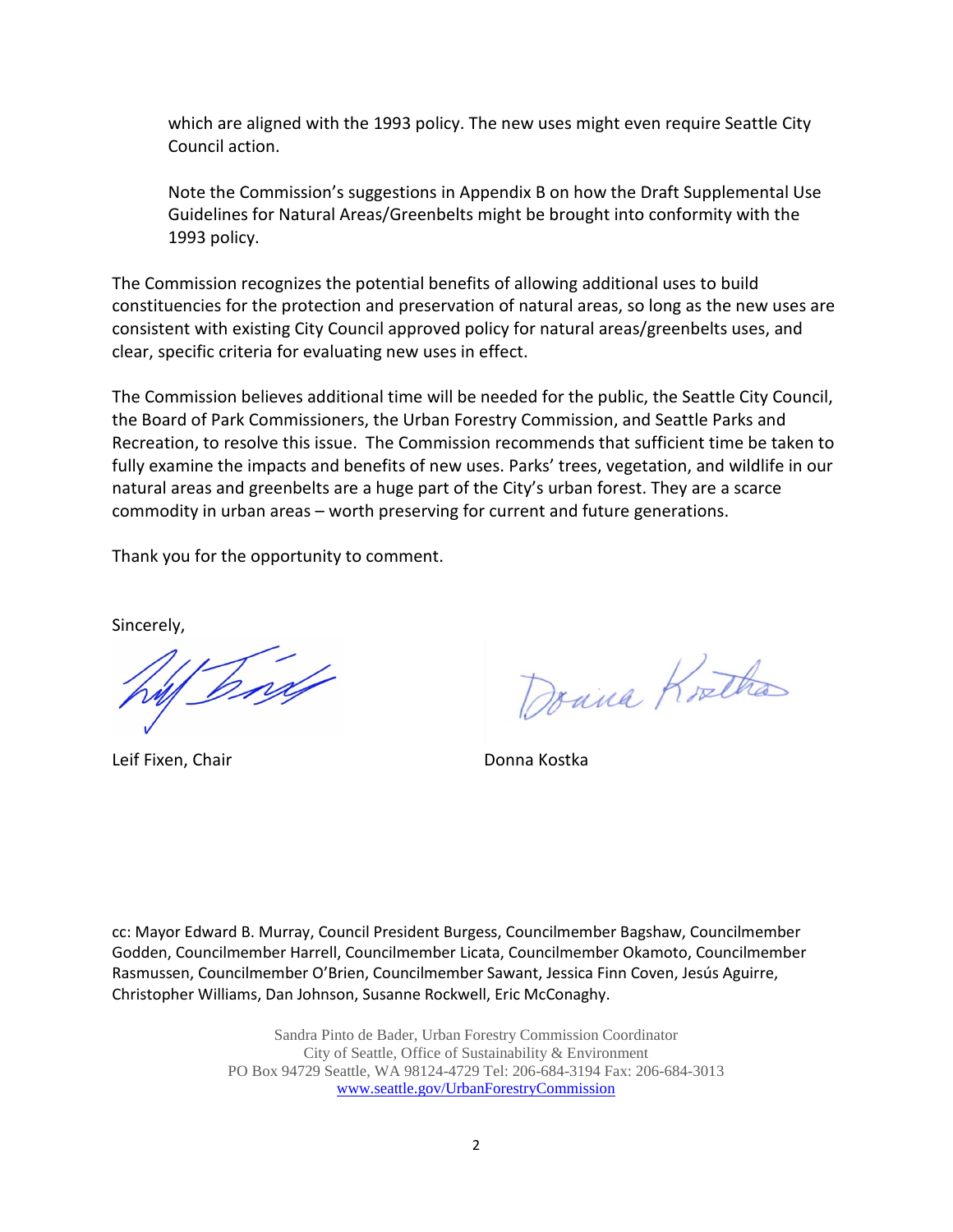## **Appendix A**

## **Comparison of language in 1993 Policy with language in two 2015 briefing memos**

## The language of the 1993 Greenspaces Policy adopted by the Seattle City Council says:

"The purpose of greenspaces designation is to establish priority areas for preservation to 1. Help preserve natural landscape and habitat for wildlife, 2. Provide natural buffers between land uses of different intensity or areas of distinct character or identity 3. Help mitigate the effects of noise and air pollution 4. Help reduce the necessity for constructed storm water systems 5. Help preserve the quality of natural drainage systems and enhance the stability of the land. Greenspaces, with their natural environmental character, will only be used for low impact activities and will complement the city's parks and recreation system where open space may be used in a more active manner."

### February 19, 2015 briefing memo, page 2:

#### First paragraph:

"Parks does not intend to amend the existing City Policy…."

## Second paragraph:

"1993 (Resolution 28653) Greenspaces Policy and Designated Greenspaces as part of the City's Open Space Policies. As a major component of the City's comprehensive open space system, greenspaces (included in this definition are natural areas and greenbelts) ….will be used only for low impact activities…."

#### June 3, 2015 briefing memo, page 3:

#### First paragraph:

"…the proposed use guidelines strike a balance. Uses, including walking and biking trails and challenge courses, will be allowed while minimizing adverse environmental impacts."

#### June 3, 2015 briefing memo, page 7:

4.D.3: "Where appropriate, provide for the opportunity for challenge course area(s), orienteering type activities and future activities that may evolve."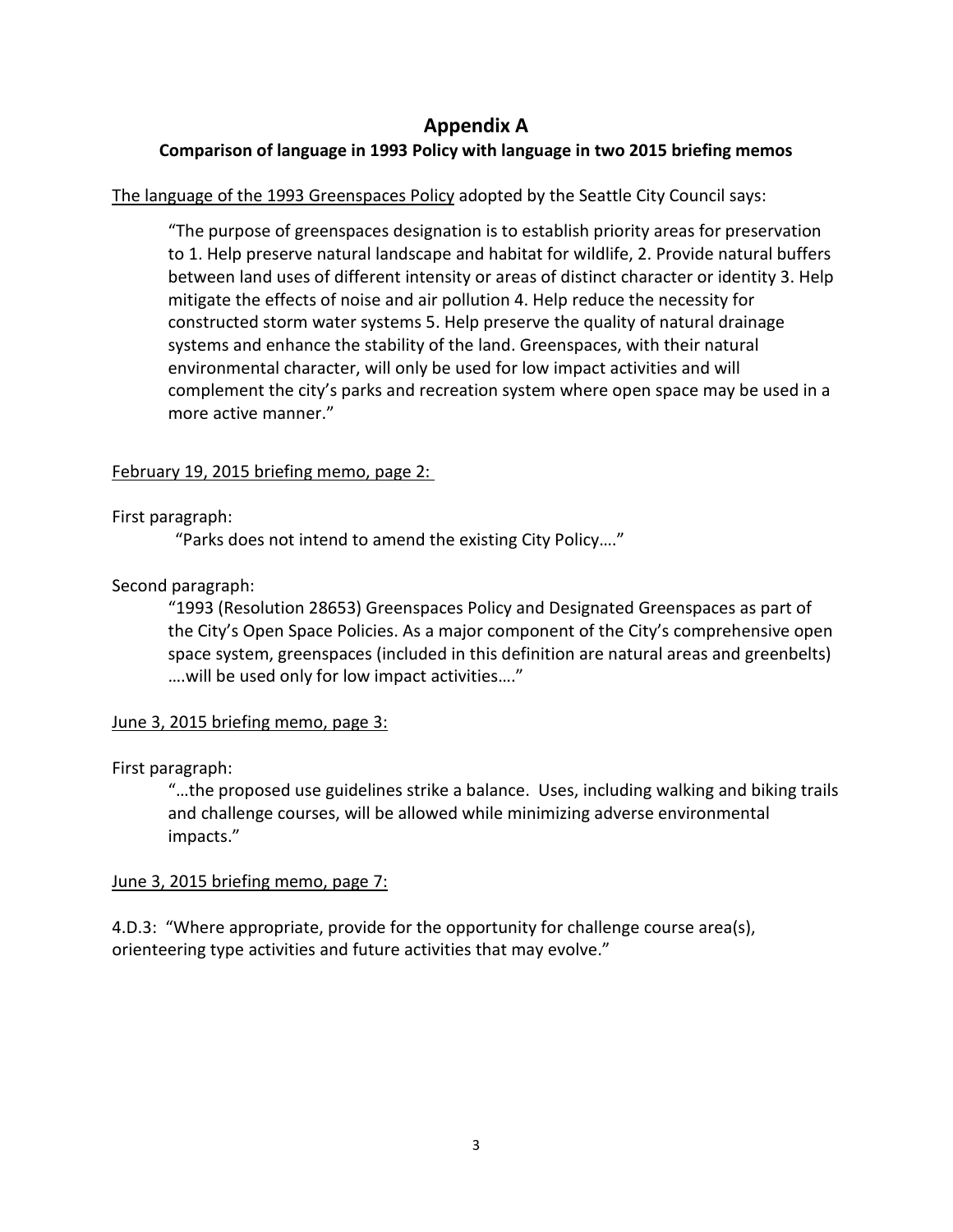# **Appendix B**

## **Urban Forestry Commission's suggestions on how the Draft Supplemental Use Guidelines for Natural Areas/Greenbelts might be brought into conformity with the 1993 Policy**

1. Environmental Critical Areas (ECAs) should be withdrawn from new uses. They include fish and wildlife areas, steep slopes, landslide-prone areas, wetlands, streams, etc. – all vulnerable areas in which preservation of trees and vegetation are critical to the sustainability of those ecosystems. They also ensure that those designated fish and wildlife areas will be preserved to have the opportunity to become future "wildlife sanctuaries" in the City – a category Parks currently is willing to withhold from new use consideration along with marine sanctuaries. ECA areas deserve being held in trust for future generations and used today for education and scientific purposes in conformity with the 1993 policy. Parks should inventory and list which areas on their list of natural areas and greenbelts contain environmentally critical areas and note these are off limits for consideration of new uses. They should do this before considering any new use proposals so as to not waste time and money of both Parks and residents considering proposals that would be denied.

2. Revise the checklist into two sections. The draft checklist gives the public the perception that 'environment' is only one in four or 25% of the areas of evaluation for a new use. Sustaining the City's forest and vegetation should be Park's first priority within the Natural Areas and Greenbelts. So, at minimum, environment should be given at least equal weight with non-environmental considerations in a checklist to determine impacts/benefits. We urge:

- a. A reorganization of the checklist into two sections, the first -- environmental preservation/acquisition (broader than the proposed "habitat" section) and the second public access/education/recreation/safety, or similar wording, followed by:
- b. A determination that the location for a proposed new use cannot be met any other place but in a natural area/greenbelt, and
- c. A determination that the proposed new use conforms with the 1993 policy and, if not, if it needs to go to the City Council for approval.
- 3. Parks should add to its draft checklist:
	- a. Numbers for all lines in the checklist to enhance readability and clarity, and
	- b. Measurable and clear criteria that summarize how a decision will be reached on a new use proposal, citing what will happen if the proposal is non-conforming with the 1993 policy.

All proposed new uses need to be explained in detail including describing what type of trail is being proposed, e.g. pedestrian trail, bike trail, mountain bike trail, multi-use bike and pedestrian trail, as well as the length of the trail and its proposed route through the area. The checklist should list all potential trails that might be considered. All uses need to be specifically described as to proposed location and size of area to be used and any trees and other vegetation to be impacted or removed and/or replaced.